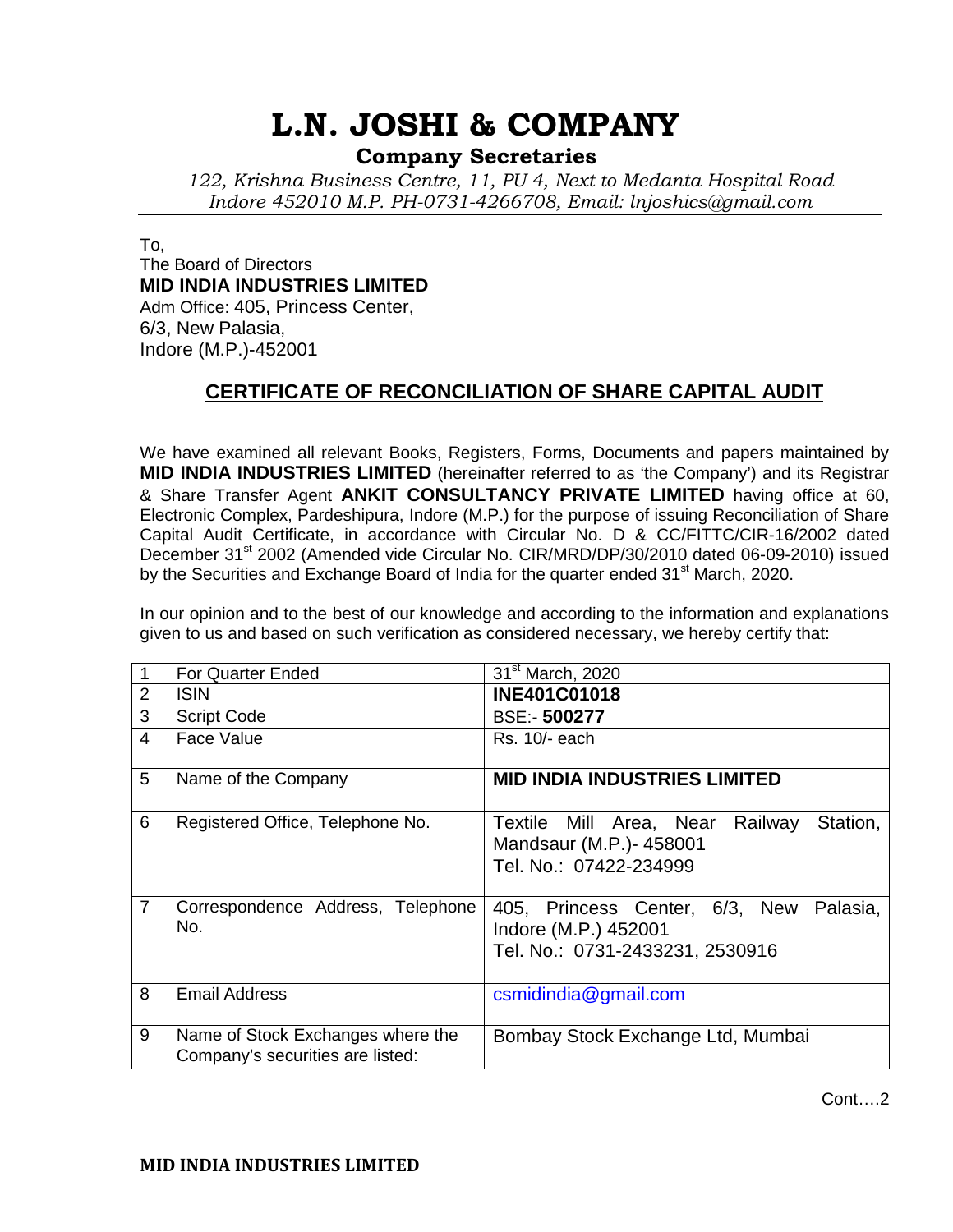| 10 | Issued Capital (in Rs.) | Number of Shares | % of Total Issued Capital |
|----|-------------------------|------------------|---------------------------|
|    | 16,30,00,000/-<br>Rs.   | 16300000         | 100                       |

| 11               | Listed Capital (Exchange wise)      |          |        |
|------------------|-------------------------------------|----------|--------|
|                  | (As per Company's record)           |          |        |
|                  | Bombay Stock Exchange Ltd, Mumbai   | 16300000 | 100    |
| 12 <sup>2</sup>  | Held in dematerialized form in CDSL | 4915495  | 30.16% |
| 13               | Held in dematerialized form in NSDL | 5867035  | 35.99% |
| 14               | Physical                            | 5517470  | 33.85% |
| 15 <sup>15</sup> | Total No. of Shares (12+13+14)      | 16300000 | 100%   |

| 16    | Reasons for difference if any, between | Nil | Nil |
|-------|----------------------------------------|-----|-----|
|       | (10811)                                |     |     |
| (ii)  | Reasons for difference if any, between | Nil | Nil |
|       | (10815)                                |     |     |
| (iii) | Reasons for difference if any, between | Nil | Nil |
|       | (11815)                                |     |     |

17. There is no change in share capital during the quarter ended  $31<sup>st</sup>$  March, 2020.

18. Register of Members is updated (yes/no) **YES (maintained by R & STA)** if not updated up to which date

19. Reference of previous quarter with regard to excess dematerialized shares, if any, **N.A.**

20. Has the Company resolved the matter mentioned in point No.19 above in the current quarter? If not reason why? **N.A.** 

21. All the dematerialization requests received during the quarter ended 31<sup>st</sup> March, 2020 have been duly confirmed within 21 days.

22. As on the date of this certificate, there are no cases of demate request received during the quarter ended 31<sup>st</sup> March, 2020 pending for confirmation beyond 21 days.

23. Name, Telephone & Fax No. of the Compliance officer of the Company:

Mr. Shailendra Agrawal (A25819) Company Secretary & Compliance Officer 405, Princess Center, 6/3, New Palasia, Indore (M.P.) 452001 Phone No: 0731-2433231, 2530916 E-Mail: csmidindia@gmail.com